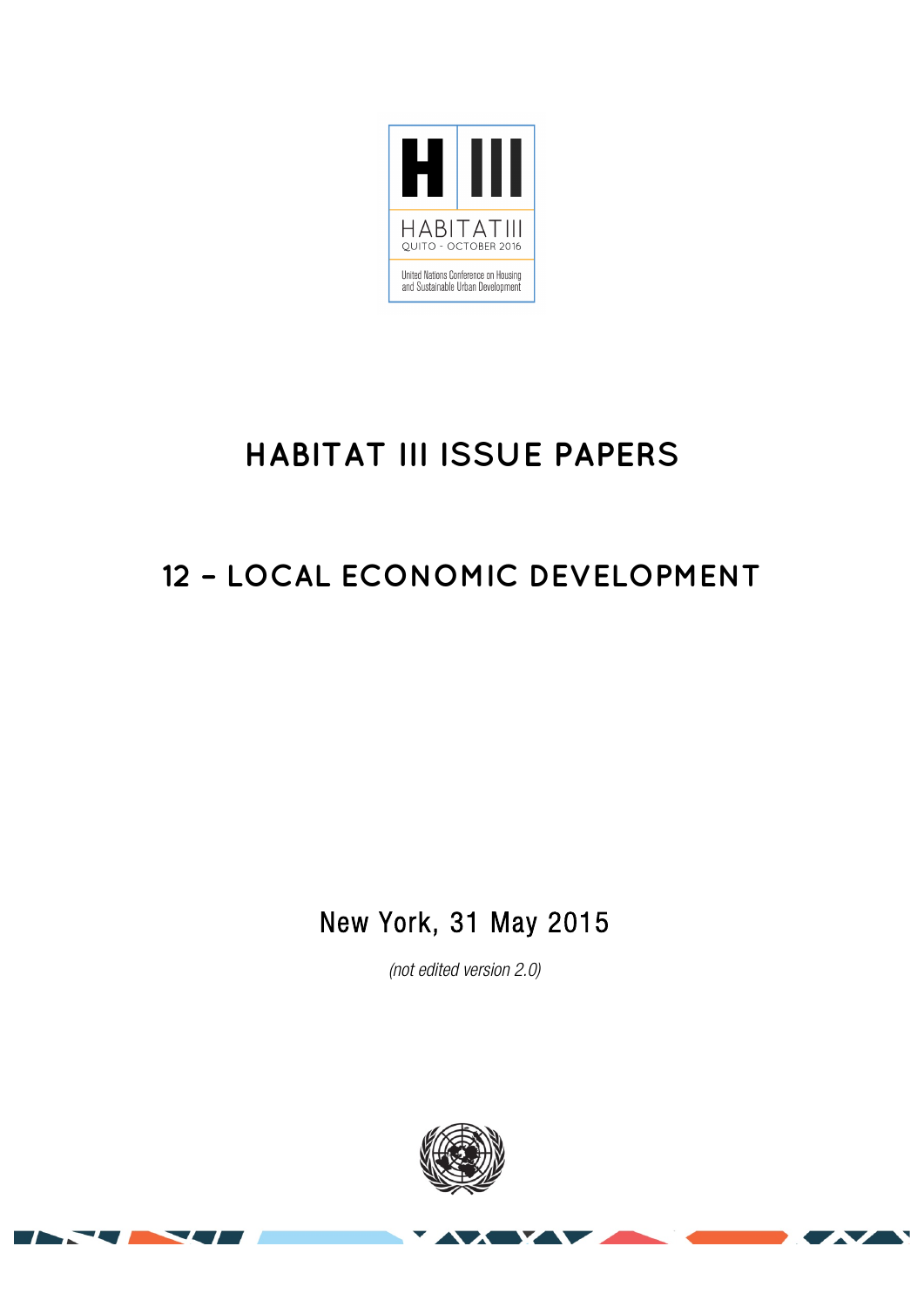

### ISSUE PAPER ON LOCAL ECONOMIC DEVELOPMENT (LED)

#### KEY WORDS

local economic development, competitiveness, urbanization, equitable development, diversification, resilience, externalities, business-enabling environment, skills development

The sustainability of cities and towns should be based on endogenous growth, and for this a local economic development (LED) approach is essential. Municipalities need to use their own assets and comparative advantages to the full. Yet, this is not always accomplished. This paper aims to raise the awareness about the benefits of a LED strategy for urban areas. While there is a burgeoning literature on LED, it is beyond the scope of this paper to cover all its aspects.

#### MAIN CONCEPTS

- Local Economic Development: LED is a participatory development process that encourages partnership arrangements with representatives from all sectors. It aims to provide a roadmap between the main private and public stakeholders in a defined territory, enabling the joint design and implementation of a common development strategy. The strategy makes use of local resources and competitive advantages in a global context with the final objective of creating a resilient and sustainable city with decent jobs and stimulating economic activity.
- Economies of urbanization & localization: Economies of agglomeration have two forms: economies of urbanization and economies of localization. The former which entails benefits accruing from different types of companies locating near each other. The latter entails benefits from companies in the same sector locating near each other. Higher densities of people and firms allow for ideas to flow giving birth to innovation. Density also allows firms to benefit from economies of scale and links to input and product markets.
- Partnerships and networks: local economic development requires collaboration among sectors and institutions, individuals and organizations. Success is possible when collaboration is effective, accountable and coordinated.
- Business-enabling environment: positive and predictable context in which to do business, where conditions related to policy, institutions, regulations, infrastructure and culture lay the foundations for markets to work.

#### FIGURES AND KEY FACTS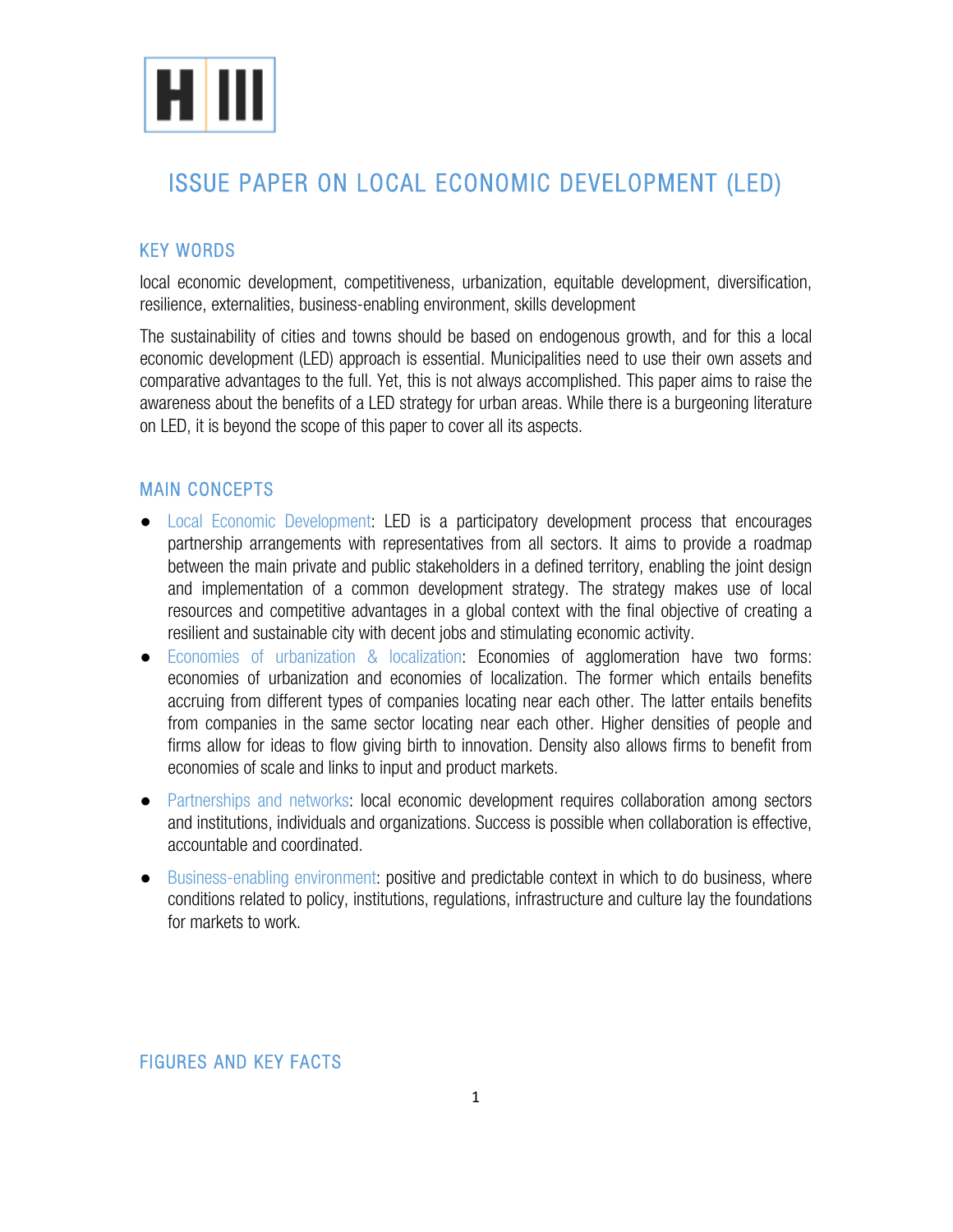

- Cities generate more than 60% of global GDP and house more than 50% of the population. It is estimated that 600 cities will generate nearly 65% of world economic growth by 2025.<sup>1</sup> For example, 1.9% of the population of China lives in Shanghai and the city produces 13% of GDP.
- Higher productivity results from economies<sup>2</sup> of urbanization and localization, which attract skilled workers, as well as more productive entrepreneurs and firms.<sup>3</sup> Controlling for skill level of labour force, elasticity of income per capita with respect to city population has been estimated to be between 3 and 8%. Smaller cities also have a role to play with medium sized cities becoming centres of manufacturing at mature stages of urbanization. Smaller cities serve as links between larger urban markets and rural areas. A city's competitiveness depends foremost on the strengths of its economic sectors. However, competitiveness also depends on the quality of the governance institutions, including their ability to tax, plan, legislate, and enforce laws, support enterprises and human capital development, and elicit public participation in decision-making. A total of 11 out of 20 of the world's most economically competitive cities also rank as having the highest quality institutions in the world.<sup>4</sup>
- Youth comprise one of the largest untapped sources of economic potential. Some 262 million youth are economically inactive; and most of these youth reside in cities.<sup>5</sup> Gender-based occupational segregation persists, as does the gender pay gap; while women, including young women are more affected by unemployment and under employment.
- LED is important to promote a sustainable and inclusive urban economy and consequently to improve the quality of life in cities, and address inequalities, between rich and poor and also gender inequalities. LED is also important to make cities more resilient and ready to address crises. During crises, connection to regional, national and the global economies are particularly difficult.

#### ISSUE SUMMARY

<u> 1989 - Jan Samuel Barbara, político establecido de la provincia de la provincia de la provincia de la provinci</u>

Decisions taken by city leaders today will be long lasting and hence have the potential of building long-term success or send their cities down a path of unsustainable development. A high per-capita economic productivity, grounded in the clustering of firms and skilled labour, means cities are regional economic engines. Growing cities could inject up to US\$30 trillion a year into the world economy by 2025.<sup>6</sup>

Given the productivity of cities, rapid urbanization presents a unique opportunity to lift hundreds of millions out of poverty. However, if left to proceed unchecked, rapid population growth can also

<sup>&</sup>lt;sup>1</sup> McKinsey Global Institute, *Urban World: Cities and the Rise of the Consumer Class*, (2013)<br><sup>2</sup> Rosenthal, S. & W. Strange, "Evidence on the nature and sources of agglomeration economies" in V. Henderson and J. Thisse (eds.) *Handbook of Regional and Urban Economics*, (2004).Vol. 4. Amsterdam: North-Holland, 2119– 2171. <sup>3</sup> K. Behrens; G. Duranton, F. Robert-Nicoud, "Productive Cities: Sorting, Selection and Agglomeration", *Journal of* 

*Political Economy*, (2014) 122 (3), pp. 507-553. <sup>4</sup>

<sup>&</sup>lt;sup>4</sup>The Economist Intelligence Unit, *Hot spots 2025: Benchmarking the future competitiveness of cities.* (2013)<br><sup>5</sup> World Bank Database, <u>http://databank.worldbank.org</u>/ (Accessed 27 May 2015)<br><sup>6</sup> McKinsey Global Institute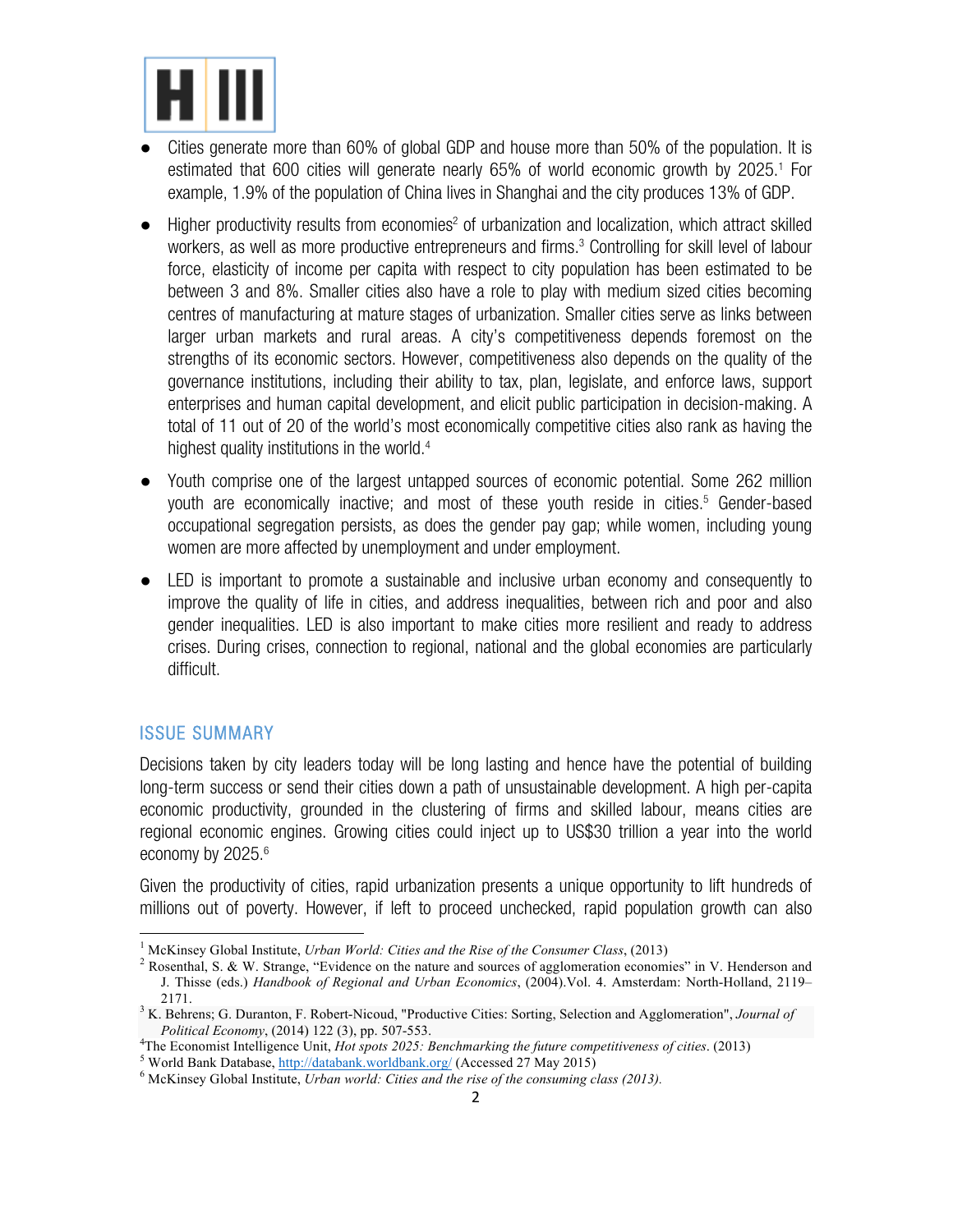

adversely affect quality of life by reducing access to good health care, increasing environmental degradation, leading to lack of adequate housing, and increasing inequality. This condition contributes to diseconomies (e.g. congestion, pollution, displacement) that overtime will affect a city's efficiency, productivity and competitiveness in a negative feedback loop. LED is necessary for cities of all sizes to exploit their strengths. In this context, three interrelated issues are highlighted. First, the overall role of a LED strategy. Second, how such strategy should be geared to promote a business enabling environment. Third, local capacity building and institutional development for LED.

#### 1. LED is a key urban development strategy

The complexity of the urban environment requires a strategy with a set of instruments tailored to local challenges. City governments have recognized this reality and many are actively taking more initiative in the management of their cities. The decentralized management of cities is becoming more than a practical solution, it is being formalized through national policies that are devolving powers to local governments. However, this is not always accompanied by the necessary access to resources or legal ability to implement new funding mechanisms. The new responsibilities for local government decision-makers and administrators also mean that there is an urgent need to develop local skills and capacity. Local economic development strategies can help city leaders lay the foundations to long term and resilient growth by empowering local actors, building capacity, and providing the tools to better manage cities. Local economic development is a critical tool to manage long-term change and enact short term fixes.

As a strategy to harness potentials of a territory and to manage and mitigate the negative externalities of urban growth, LED can help build up the economic capacity of a city and improve the quality of life of its residents. Designing a good LED strategy requires availability of high quality data that can be used to identify challenges and prioritize actions to address them. While specific activities should always respond to the unique needs of the local context; there are core elements which any jurisdiction should consider as part of a LED strategy $^7.$ 

There are important connections between urban and rural areas, related to the workforce, division and exchanges of labour, value chains and capital transfers; which affect the economic and social development of both areas. Urban-rural connections and a territorial approach linking them are important for all. There is a positive relationship between adequacy of infrastructure connecting rural and urban areas and ease of mobility, access to decent jobs and livelihood opportunities and enhancement of urban food security and incomes. Adequate investments in rural-urban infrastructure, particularly transportation and communications infrastructure, also improves rural productivity and allows better access to markets, jobs and public services in both areas.

#### 2. Creating business-enabling environments

<u> 1989 - Jan Samuel Barbara, político establecido de la provincia de la provincia de la provincia de la provinci</u>

 $<sup>7</sup>$  Guidance on LED can be found for example in the platforms mentioned at the end of the paper.</sup>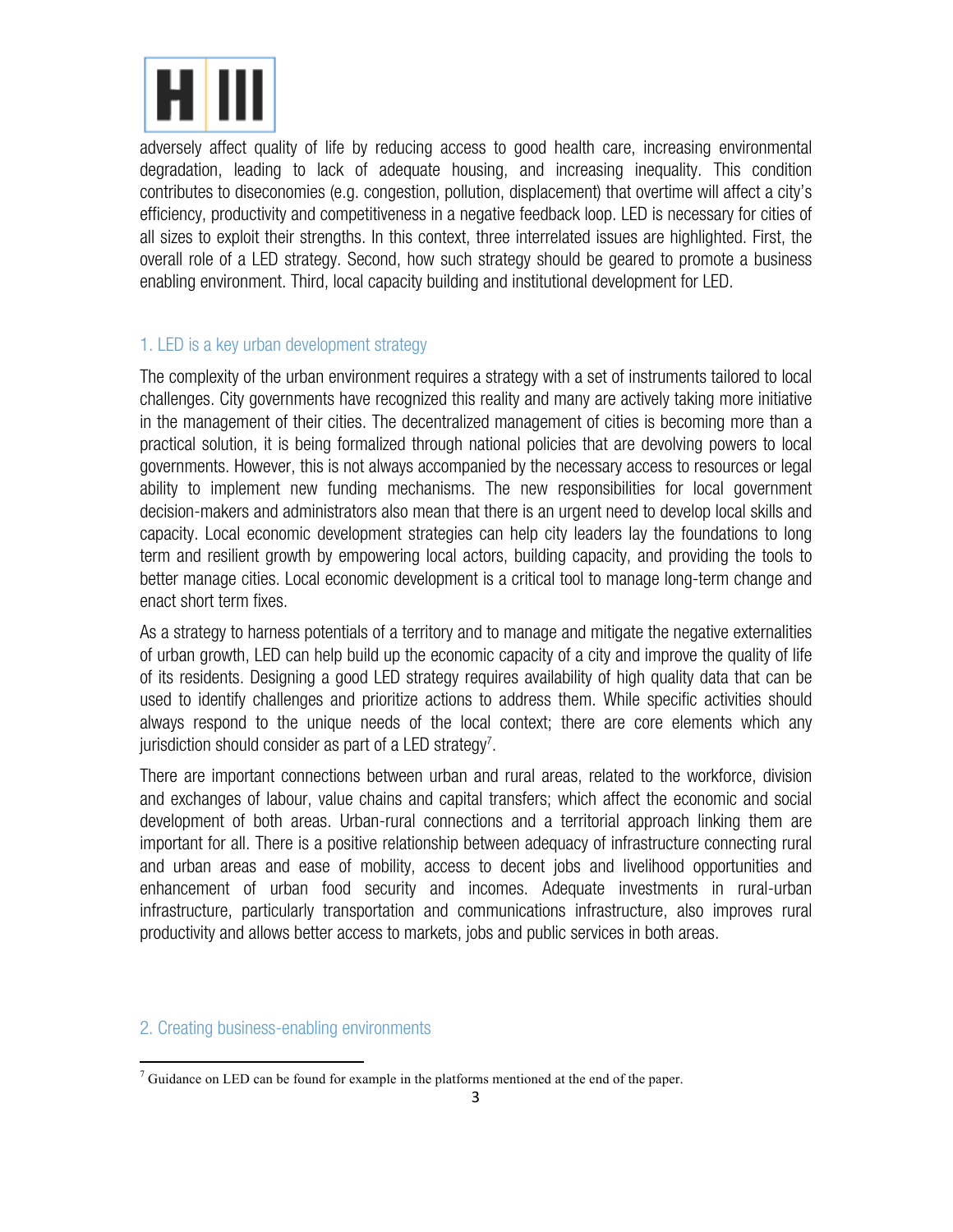

A key aspect of LED is to create a positive and predictable business-enabling environment to support well-functioning markets that allow existing firms to thrive and attract new firms and foreign and domestic investment into the area.

To create this environment, local governments can think about a portfolio of policy instruments including strengthening local institutions and regulatory frameworks, providing the needed infrastructure to support innovation, enhance human capital, and promote the fluidity of markets (e.g. land and finance) while maintaining the cultural conditions and strengthening local identity.

By streamlining or redrafting onerous and out-dated restrictions, and helping smooth the business permitting process, policy makers can lower the barriers to growth and entry for established and emerging firms. This can include simplified and streamlined administrative processes, such as business licensing, land rezoning and development approval, and creating "one-stop business centres" to remove unnecessary red-tape.

Coordinated land use and infrastructure planning is also essential to create vibrant areas where people can reach their jobs with ease. Flexible land use and zoning regulations that adapt to a changing environment and take into account the infrastructure available are also important to support economic development (e.g. office space near the regional core, or industrial land near transportation rail or port facilities). Investing in the necessary infrastructure, including schools, housing, training institutions, hospitals, child care facilities, recreation facilities, green space, for appropriate servicing of employment lands (e.g. transportation connections, water and wastewater, high speed internet) can further attract new businesses by reducing start-up costs. Regulations that allow financial markets to flourish will also have a bearing on investments.

Additional interventions like providing training on skills, and supporting incubators can also help foster innovation. Finally, an efficient and reliable legal framework that gives confidence to contracts as well as the administration of fair and transparent fees and taxation regimes will provide firms with the stability and confidence they need to make long-term investments in a region. By ensuring a portion of that revenue is invested back into local servicing and infrastructure, a local government can demonstrate the value of private sector investment in an area.

#### 3. Strengthening local capacity and institutional development through LED

In many cases, successfully creating a business-friendly environment requires building local government capacity and increase municipal self-sufficiency. Cities are increasingly expected to manage more with less as higher-level governments give more responsibilities to local governments. Rarely are these increased responsibilities accompanied by the necessary increase in skills, capacity or funding. Given this challenge, the importance of empowering local governments and the ability for local institutions to make major contributions to sustained economic performance cannot be overemphasized. The evidence supports this: 11 out of 20 of the world's most economically competitive cities also rank as having the highest quality institutions in the world.

Capacity building in local government includes leadership and management, efficient and transparent tax collection and revenue spending, local assets management, investment planning, and the ability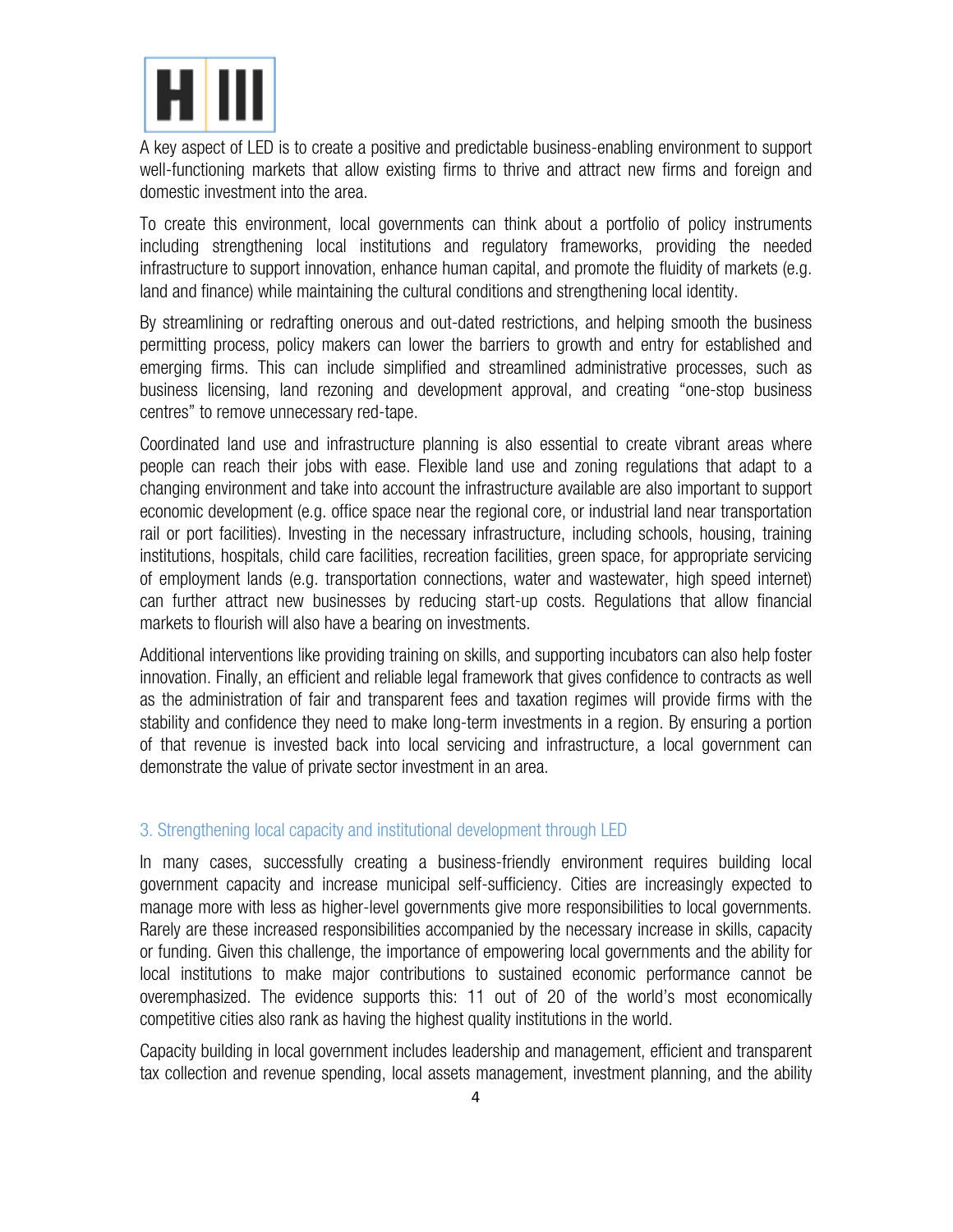

to coordinate local and regional land use and transportation planning. Local governments empowered with capacity and tools to implement LED programmes can leverage their local assets and advantages, diversify their economies and expand economic opportunities for their population.

Local governments require support to raise their capacity in developing LED strategies. In addition to traditional cooperation, involving Overseas Development Assistance (ODA) and international organizations, decentralized cooperation, city to city and multilevel partnerships can strongly enhance the value and the sustainability of the strategies developed.

#### KEY DRIVERS OF ACTION

<u> 1989 - Jan Samuel Barbara, político establecido de la provincia de la provincia de la provincia de la provinci</u>

Based on the analysis of the three broad issues above, a set of action points have been identified to LED:

● Ensure reliable data and careful analysis to drive the strategy. Quality data can improve understanding of the causes and local variation of negative externalities that accompany rapid urbanization and economic growth (e.g. poverty, rising land prices, environmental degradation). Trend analysis and sex disaggregation can help policymakers identify bottlenecks and opportunities. Data on demographics, employment and sector trends, will enable local governments not only to make better informed decisions about land allocation, infrastructure investments and policy, but also provide businesses with the tools they need to do the same. A global data strategy should be developed, involving local, regional and national governments and their associations so that quality, adequacy and accuracy are ensured along with their dissemination.

With the Big Data and IT revolution that the world is experiencing today, cities and local authorities have the opportunity to better understand their challenges on real time, and to steer their economies on a growth trajectory that is responsive and inclusive. But the increasing availability of large amounts of data also poses a challenge for their analysis. It is the analysis of the data rather than data per se that is of great value for a good LED strategy. Such analysis should identify the area's strengths, weaknesses, opportunities and threats. Building internal capacity for such analysis should be considered a key component of a LED strategy.

• Identify comparative advantages and priority areas for investment to leverage the existing assets of a region<sup>8</sup>. Priority areas are identified through analysis of the local context that examines comparative advantage, competitive sectors opportunities for value-added activities and available natural assets. By leveraging and expanding local strengths and capabilities to support a city's role as an efficient hub for improving economic competitiveness, LED

<sup>&</sup>lt;sup>8</sup> Assets can also include intangibles such as history, culture, natural beauty and heritage which can be capitalized to develop and promote the tourism industry. For tourism see for example Conceptual Framework for TSA http://statistics.unwto.org/content/tsarmf-2008 (accessed 27 May 2015).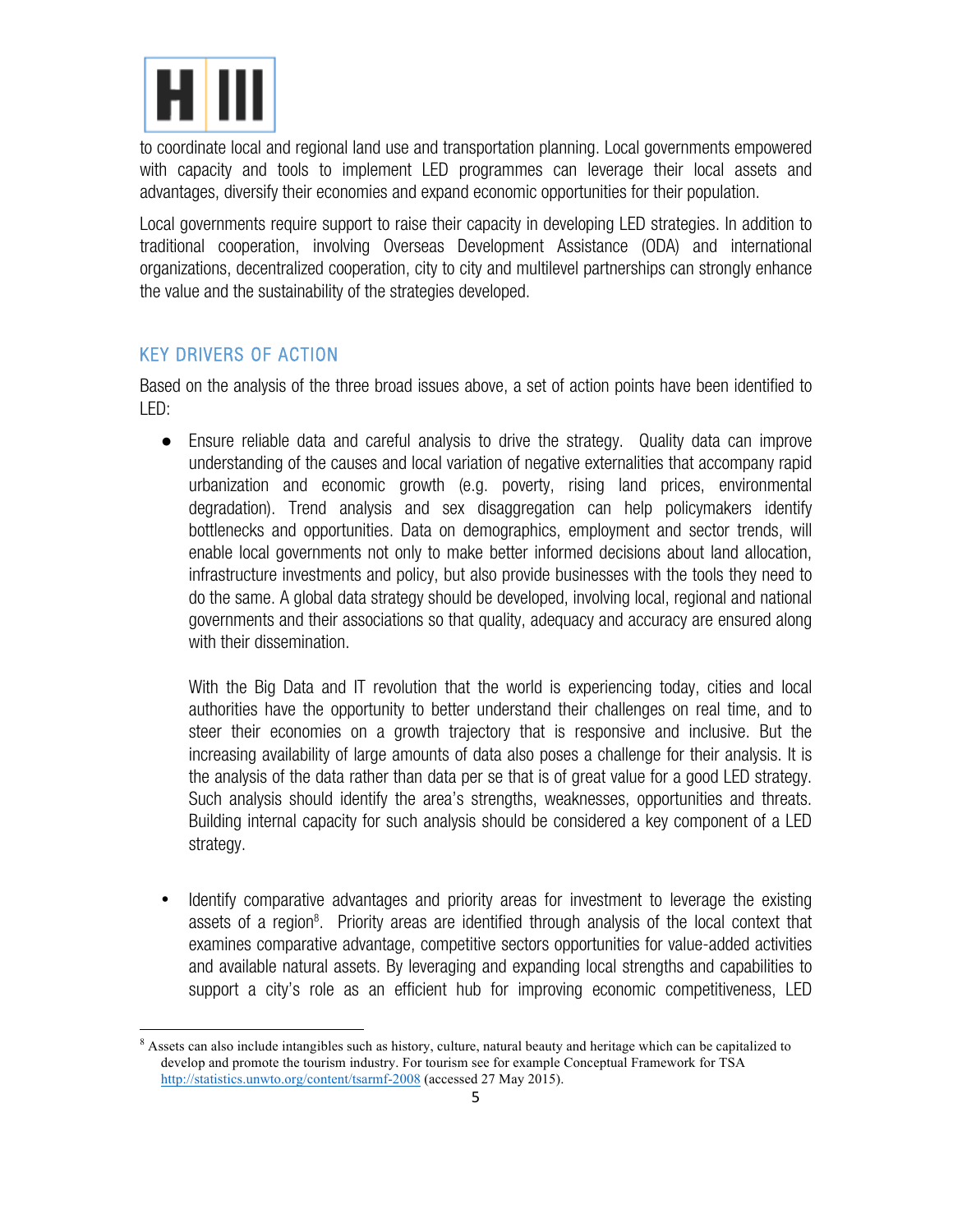

initiatives can stimulate economic growth throughout the surrounding region and foster urbanrural linkages. Specific activities can involve filling gaps in supply chains and building on sector specific value-chains to reduce economic leakage out of a region, or improving the access of goods to larger markets. Land use designations and policy can be appropriately adjusted to enable high value activities with limited externalities.

- ldentify good practices. Global good practices can be adapted and implemented in cityspecific contexts through LED. Practices should include those which:
	- Strongly reinforce cities, local and regional governments' capacities to develop inclusive LED strategies such as gender equality and women's economic empowerment.
	- Support a holistic implementation of the decent work agenda through LED.
	- Develop and reinforce networks of exchanges between cities, involving cities of similar size, interest and challenges with the support of relevant international organizations.
- Ensure that local values and objectives drive the development of actions that support the local economy. By conducting economic development at the local level, and as part of a participatory process, partnership and networks between local government, private sector (workers, employers and cooperatives), non-governmental organizations, including those representing the voice of women, youth and other local actors can be constructed and help make good decisions coordinated, broadly supported and thus durable over time.
- Use LED strategies to coordinate land use, transportation, infrastructure and investment planning. Coordinated actions across these lines can help cities overcome the challenges brought by rapid growth. While financing and investment planning are driving concerns for city leaders, investment alone cannot help economic development thrive. Coordinated decisions about land use, transport and infrastructure are essential. This will help local leaders identify the set of policies that will allow cities and their surrounding regions to reap the benefits of economies of urbanization and localization, attract and leverage private investments, and connect people to jobs, while minimizing risk hazards.
- Define and strengthen a full portfolio of instruments that enhances economic development while supporting a high quality of life. This will require as a first step: (a) understanding the trade-offs brought by enhances to productivity and economic growth in terms of costs to liveability and, (b) thinking about a comprehensive set of tools that supports growth and development while minimizing the negative externalities that rapid growth may bring with it (e.g. pollution, congestion, etc.). A comprehensive LED strategy requires a portfolio of instruments that include:
	- Tool for planning and land management, development rights, investments in human capital and innovation. Examples include supporting a business-enabling environment